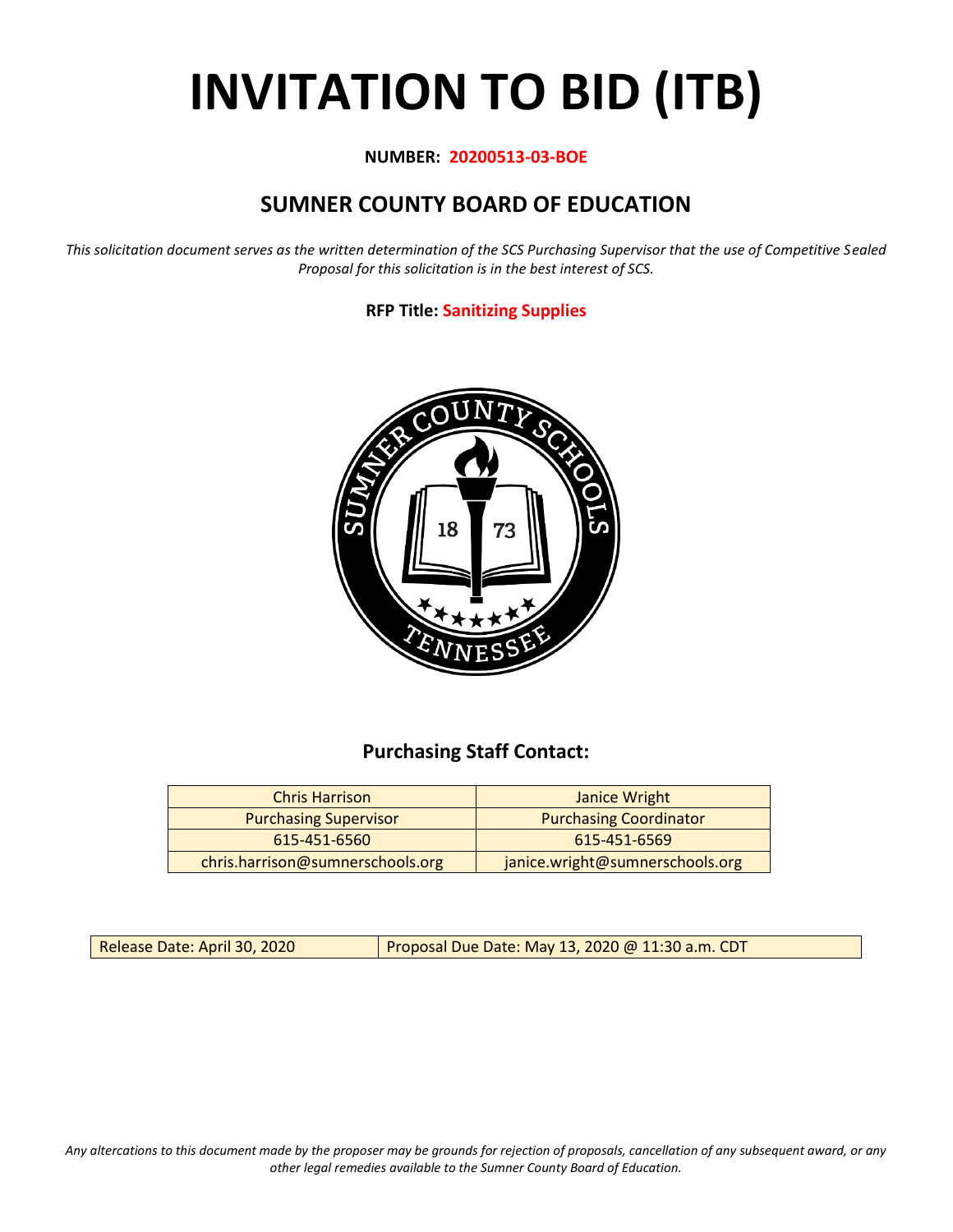# **NOTICE TO PROPOSERS**

There may be one or more amendments to this ITB. In order to receive communication for any such amendments issued specifically to this ITB, the proposer must provide the information requested below to the Sumner County Board of Education (SCS) Purchasing Department. The information may be sent by email to: Chris Harrison, Purchasing Supervisor, chris.harrison@sumnerschools.org. SCS will send amendments only to those proposers which complete and return this information in a timely manner.

| <b>ITB Number:</b>      | 20200513-03-BOE Sanitizing Supplies |
|-------------------------|-------------------------------------|
| Company Name:           |                                     |
| <b>Mailing Address:</b> |                                     |
|                         |                                     |
|                         |                                     |
| Phone Number:           |                                     |
| <b>Contact Person:</b>  |                                     |
| <b>Email Address:</b>   |                                     |
|                         |                                     |
|                         |                                     |
| <b>Printed Name:</b>    |                                     |
| Date:                   |                                     |

Emailed amendments will be sent in a Microsoft Word (Office for Windows) or Portable Document Format (pdf) format. Any alterations to the document made by the proposer may be grounds for rejection of proposal, cancellation of any subsequent award or any other legal remedies available to SCS.

Amendments will also be posted on the SCS website **https://sumnerschools.org/index.php/current-bids-and-rfps** and attached to the solicitation listing as a PDF or WORD file. Check the particular solicitation on the Current Bids and RFPs webpage for any posted amendments.

By completing and returning this form, the Proposer has expressed its intent to provide a proposal for **20200513-03-BOE Sanitizing Supplies.**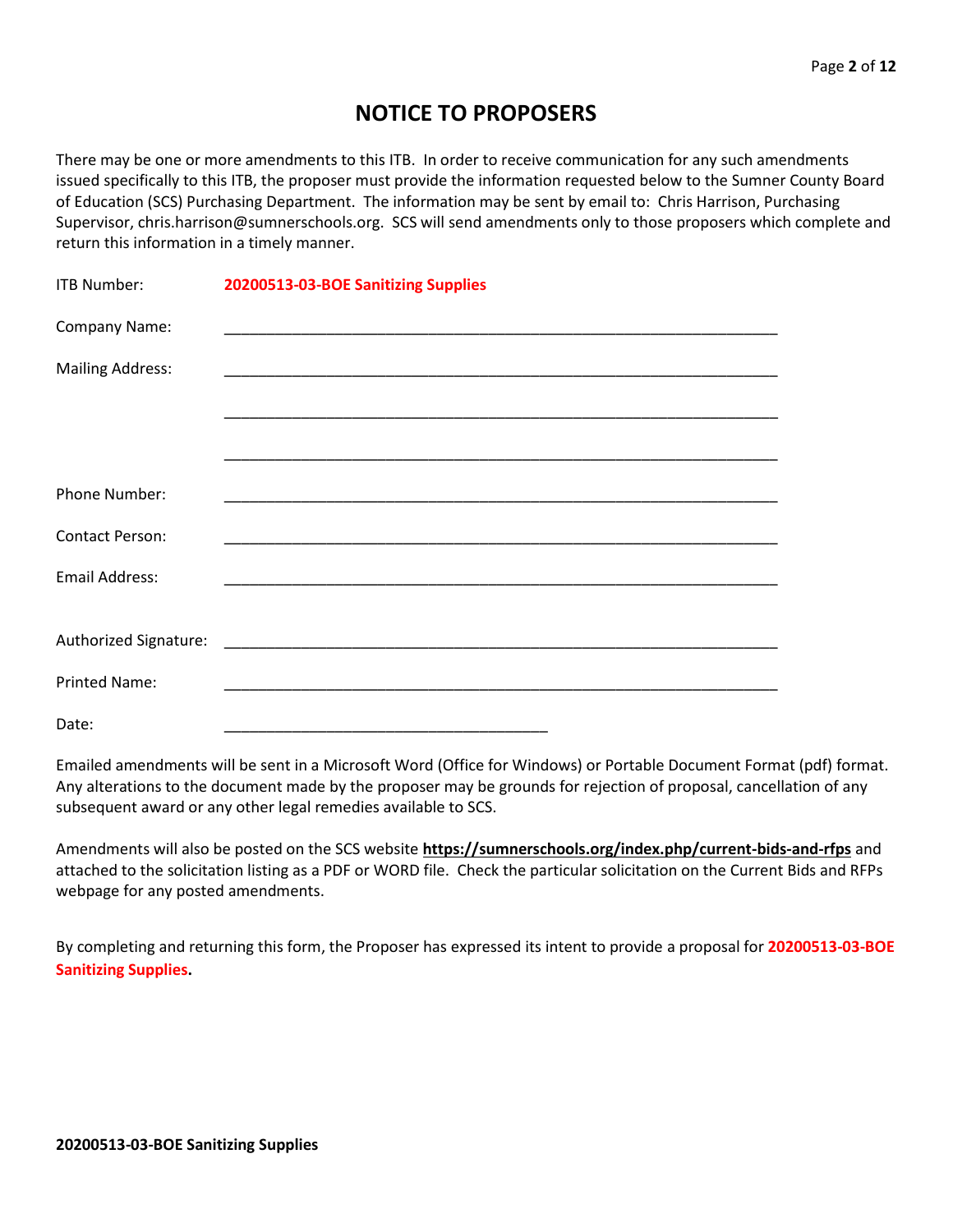# **TABLE OF CONTENTS**

- 1. Specification
- 2. Source Selection and Contract Award
- 3. Schedule of Events
- 4. Delivery of Proposals
- 5. Protests
- 6. New Vendors
- 7. Attachments
	- A. Bid Form/Certification
	- B. IRS Form W9
	- C. Attestation Re Personnel
	- D. Standard Terms and Conditions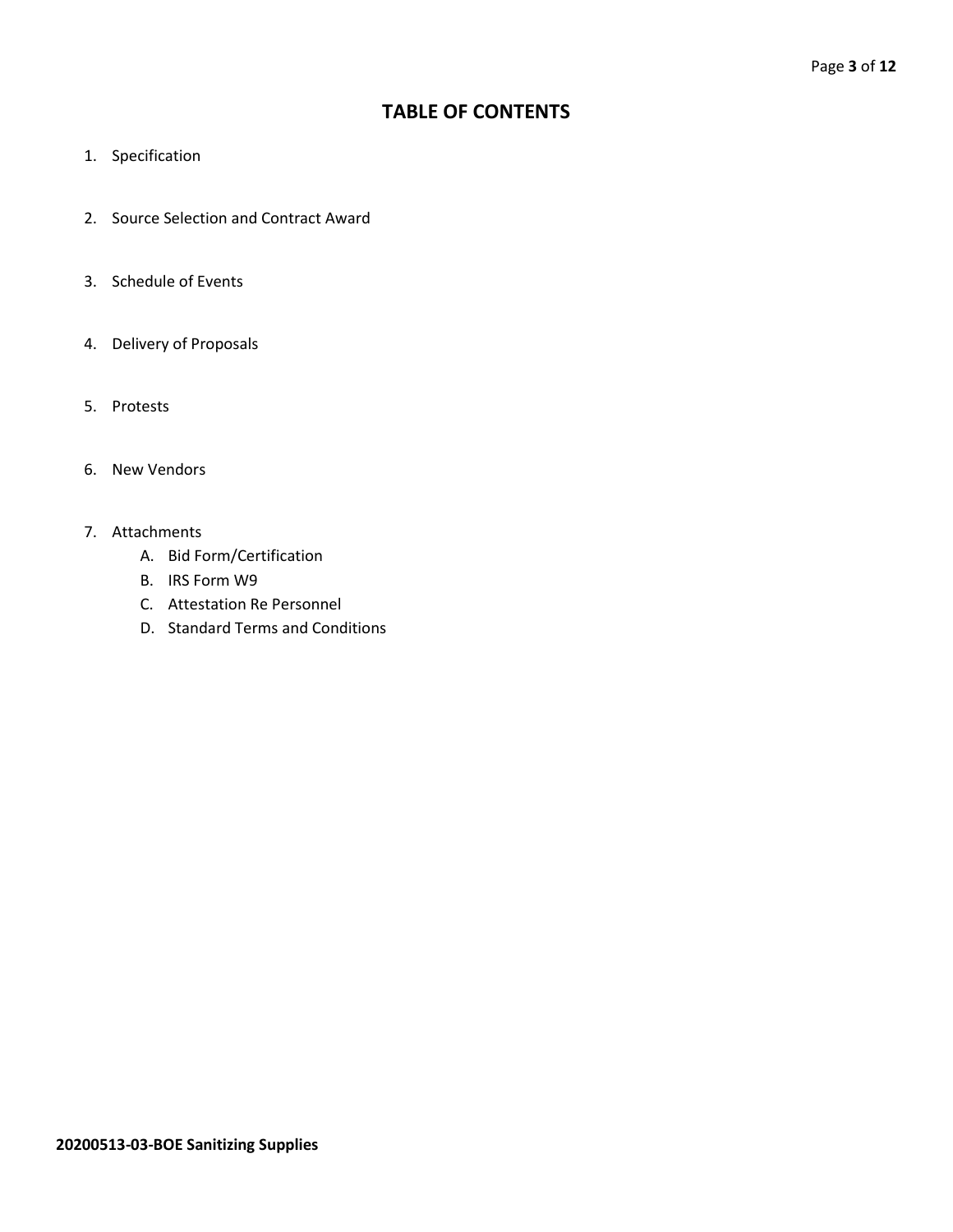#### 1. Specification

SCS has listed specific brands and item numbers as the preferred product. SCS shall accept bids for equivalent products. SCS requires that Bidders must receive, in writing, approval to bid an alternate product. All requests for substitute product submission must be approved by Jaime York, Operations Manager,

[\(jaime.york@sumnerschools.org\)](mailto:jaime.york@sumnerschools.org). Any proposal, that includes unapproved substitute products, will be rejected.

#### I**TEMS:**

- 1. Quantity 4,500 Buckets Item # CLO-31547 Clorox® Disinfecting Wipes, 7 x 8, Fresh Scent, 700/bucket.
- 2. Quantity 400 Cartons Item # KCC13216 Kleenex Facial Tissue Convenience Case, 2 Ply 8" x 8.40", White, 100 Quantity Per Box - 6000 / Carton
- 3. Quantity 11,250 Bottles Equal to or better than, Germ-X® Original Hand Sanitizer with Pump top, minimum Ethyl Alcohol 63%, container size 30 fl. oz. If item bid is not exact match, provide product specifications including bottle size.
- 4. Quantity 10,000 Boxes Storage Slider Zipper Bags, Quart, Clear, 75 per box. Include specifications, including quantity per box.
- 5. Quantity 10,000 Boxes Storage Slider Zipper Bags, Gallon, Clear, 60 per box. Include specifications, including quantity per box.

#### **NOTES:**

- Bid prices must be valid beginning May 13, 2020 thru June 30, 2021.
- Each item will be awarded individually.
- The quantities listed above are annual order estimates only. Actual order quantities may vary. SCS reserves the right to order more or less of any items listed above.
- Multiple orders may be placed during the 12-month period using the bid price.
- Deliveries must be scheduled at least 24 hours in advance.
- Bid prices are to include all delivery charges.
	- o The bid must include pricing for drop shipment to one location: 1500 Airport Road, Gallatin, TN 37066. A loading dock and forklift is available at this location;
	- $\circ$  The bid must include pricing for delivery to individual locations that are part of the Sumner County Board of Education which includes forty-nine schools. Inside delivery will be required.
- Samples must be provided upon request.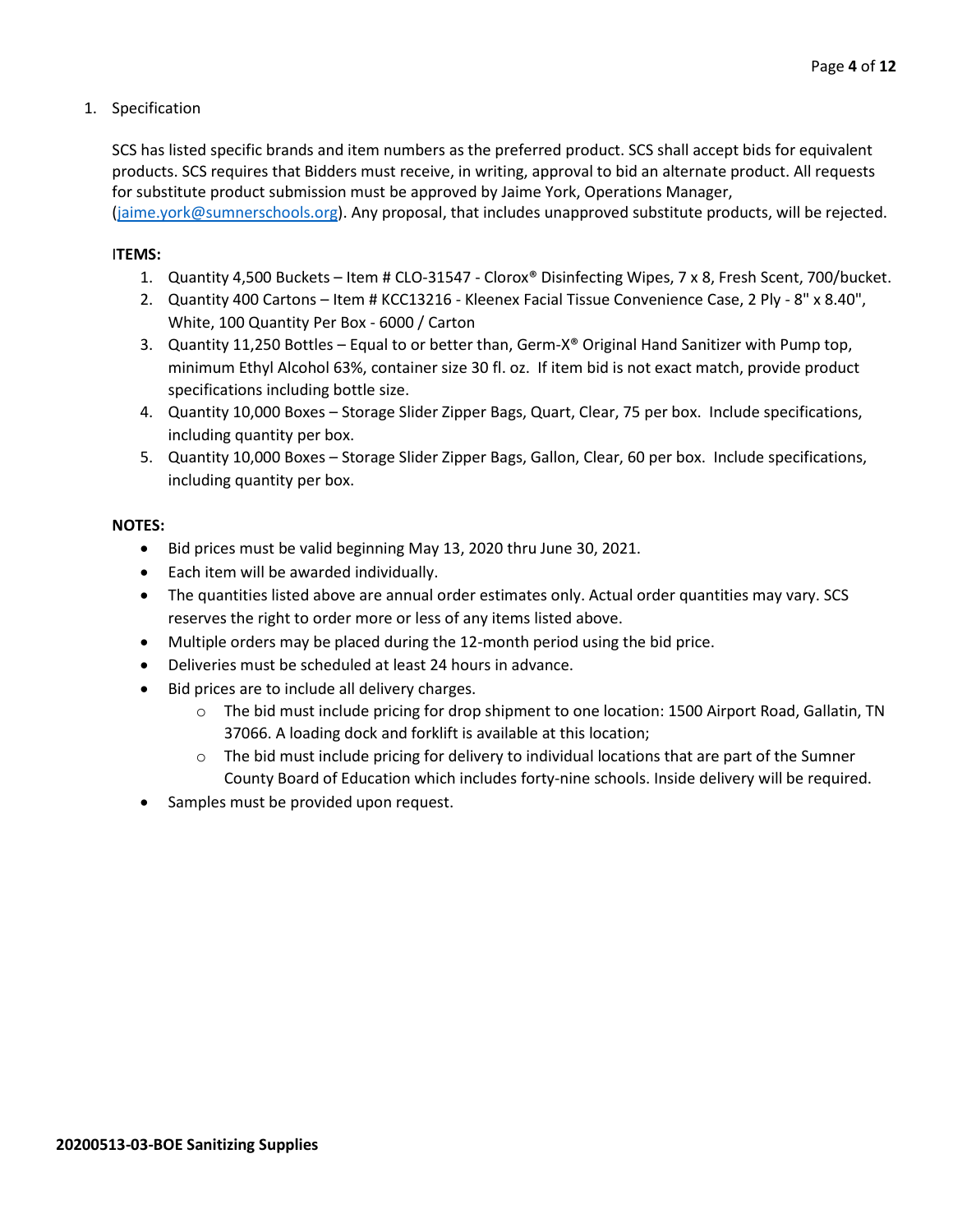- 2. Source Selection and Contract Award
	- Award, if made, will be made to the proposer submitting the lowest cost proposal and whom is also determined to be Responsive.
		- o General Criteria to be determined "Responsive"
			- Does the proposal include all required information?
			- Does the proposal include completed attachment forms?
			- Was the proposal delivered on or before the stated deadline?
	- SCS reserves the right to reject any proposal that takes exception to the specifications unless prior approval is requested and granted by SCS.
	- Upon mutual agreement by both parties, SCS shall grant the right to extend the terms, conditions and prices of contract(s) awarded from this ITB to other Institutions (such as State, Local and/or Public Agencies) who express an interest in participating in any contract that results from this ITB. Each of the "piggyback" Institutions will issue their own purchasing documents for purchase of the goods/services. Proposer agrees that SCS shall bear no responsibility or liability for any agreements between Proposer and the other Institution(s) who desire to exercise this option.
- 3. Schedule of Events

| <b>RFP Issued</b>              | April 30, 2020                |
|--------------------------------|-------------------------------|
| <b>RFP Submission DEADLINE</b> | May 13, 2020 @ 11:30 a.m. CDT |

4. Delivery of Proposals

Sealed proposals will be accepted until **May 13, 2020 @ 11:30 a.m. CDT**. Proposals received after that time will be deemed invalid. Vendors mailing proposal packages must allow sufficient time to ensure receipt of their package by the time specified. SCS shall not accept proposals via electronic transmission such as email, fax, etc. There will be no exceptions. Proposals will be opened and read aloud. The reading of the bids will begin at **11:30 a.m. CDT**.

Due to the nature of deliveries to the SCS Support Services Facility by carriers such as UPS, FedEx and such like; the proposal package will be accepted if the date and time on the delivery confirmation are indicated to be on or before the Proposal Deadline.

Delivery Address: Sumner County Board of Education Attn: Purchasing Supervisor 1500 Airport Road Gallatin, TN 37066

The package containing the proposal must be sealed and clearly marked on the outside of the package:

#### **"20200513-03-BOE Sanitizing Supplies" DO NOT OPEN**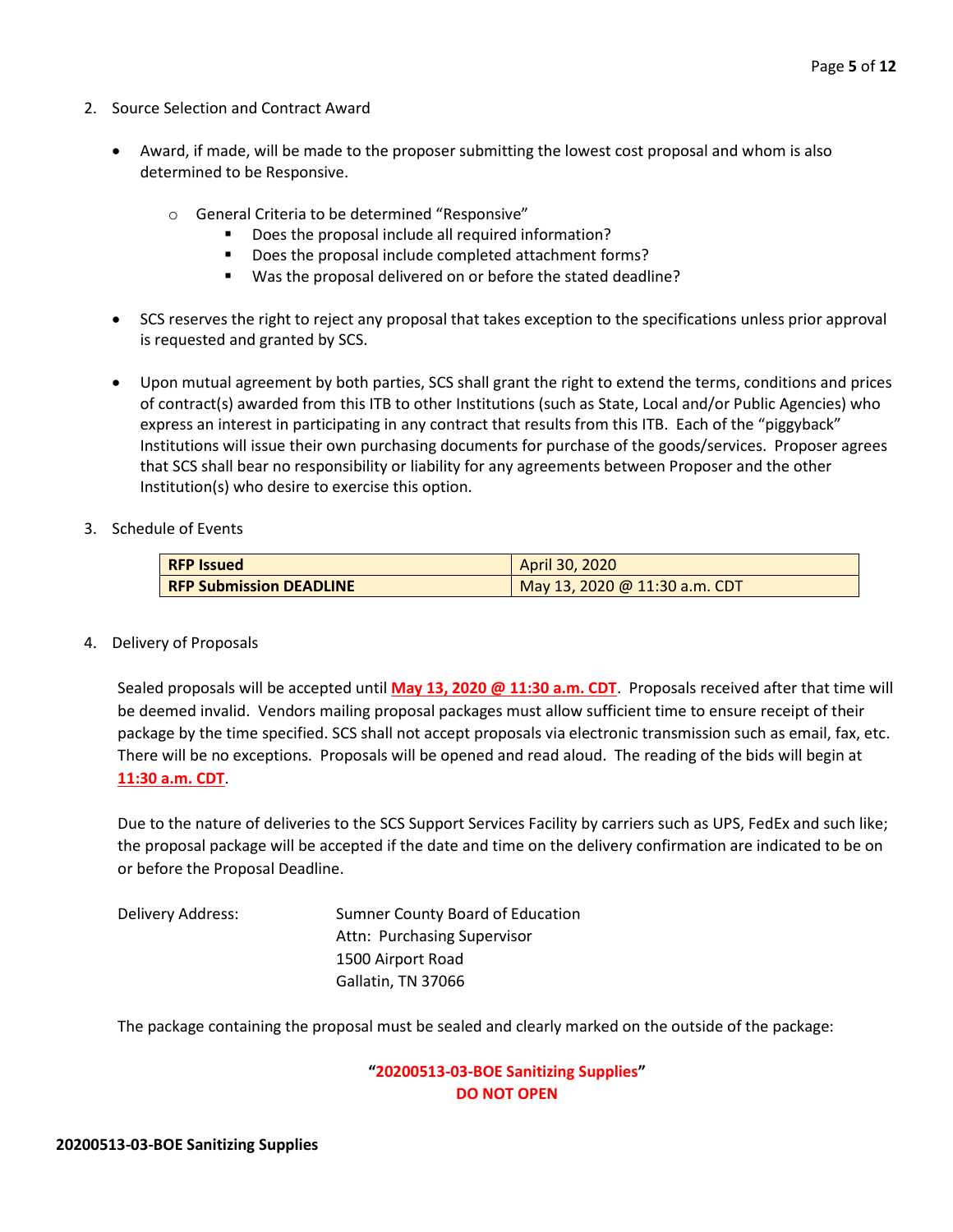#### 5. Protests

In the event that any interested party finds any part of the listed specifications, terms or conditions to be discrepant, incomplete or otherwise questionable in any respect; it shall be the responsibility of the concerned party to notify the SCS Purchasing Office of such matters immediately upon receipt of the ITB. All notifications must be sent to the Purchasing Supervisor via email at [purchasing@sumnerschools.org.](mailto:purchasing@sumnerschools.org)

Any actual or prospective Proposer who is aggrieved in connection with the ITB or award of a contract may protest to the Purchasing Supervisor and/or the Sumner County Board of Education at its regularly scheduled meeting.

#### 6. New Vendors

- To comply with Internal Revenue Service requirements, all vendors who perform any type of service are required to have a current IRS Form W-9 on file with the SCS Finance Department. It is a mandatory requirement to complete the IRS Form W-9 (Attachment 1) included in this RFP.
- To comply with the Tennessee Lawful Employment Act (50-1-702 and 50-1-703), non-employees (individuals paid directly by the employer in exchange for the individual's labor or services) must have on file one (1) of the following documents:
	- o A valid Tennessee driver's license or photo identification;
	- $\circ$  A valid driver's license or photo identification from another state where the license requirements are at least as strict as those in Tennessee;
	- o A birth certificate issued by a U.S. state, jurisdiction or territory;
	- o A U.S. government issued certified birth certificate;
	- o A valid, unexpired U.S. passport;
	- o A U.S. certificate of birth abroad (DS-1350 or FS-545)
	- o A report of birth abroad of a U.S. citizen (FS-240);
	- o A certificate of citizenship (N560 or N561);
	- o A certificate of naturalization (N550, N570 or N578);
	- o A U.S citizen identification card (I-197 or I-179); or
	- $\circ$  Valid alien registration documentation or other proof of current immigration registration recognized by the United States Department of Homeland Security that contains the individual's complete legal name and current alien admission number or alien file number (or numbers if the individual has more than one number).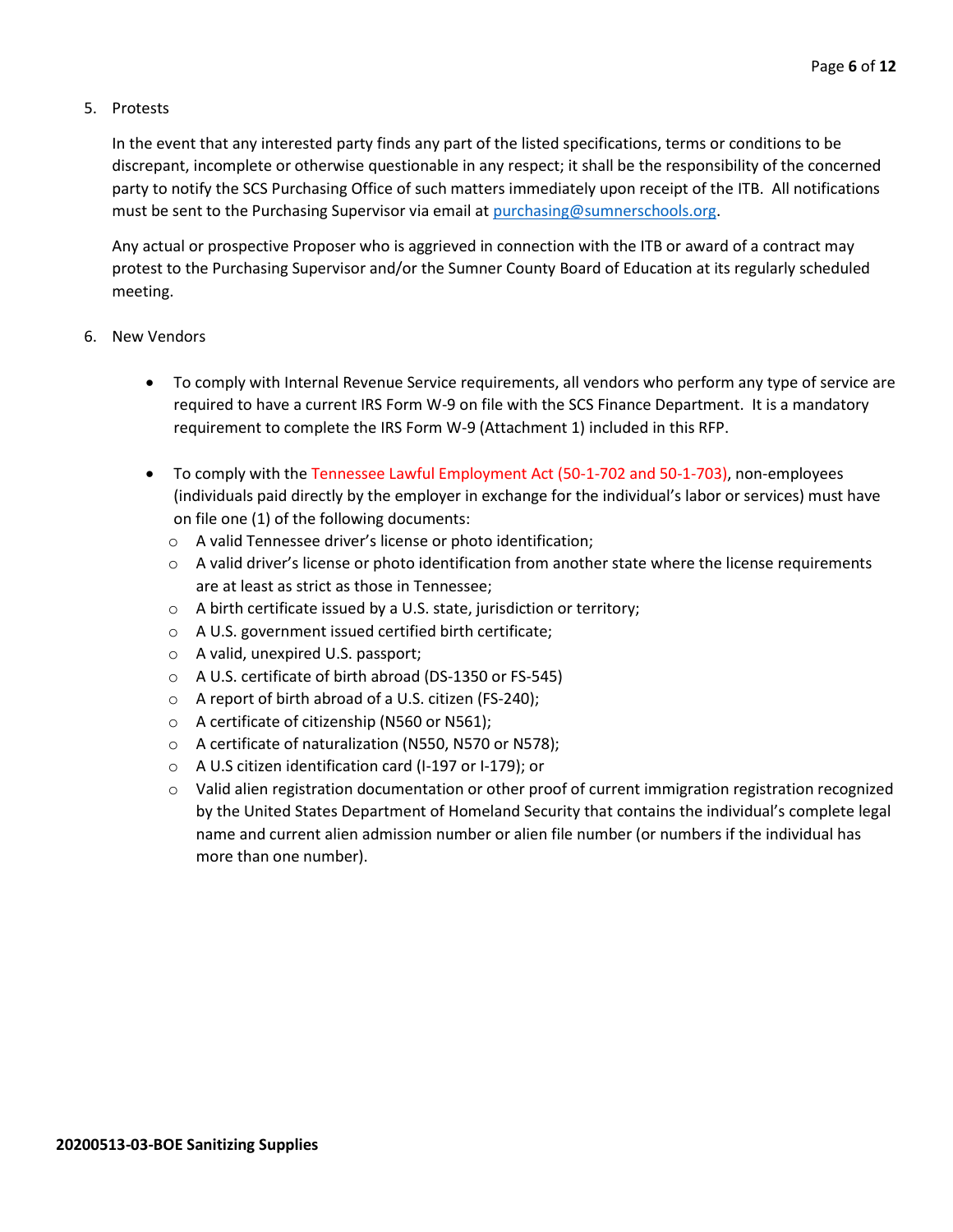#### **7.A Bid Form**



Attn: Purchasing Supervisor 1500 Airport Road Gallatin, TN 37066

Date

# **PRICING TO DROP SHIP ORDER TO ONE LOCATION**

| <b>ITEM</b><br>NO. | <b>BID ALTERNATE</b><br>YES or NO | <b>PRICE</b> | <b>MEASURE</b> |                                      |
|--------------------|-----------------------------------|--------------|----------------|--------------------------------------|
|                    |                                   |              | <b>Bucket</b>  |                                      |
| 2                  |                                   |              | Carton         |                                      |
| 3                  |                                   |              | <b>Bottle</b>  | If not 30 fl. Oz. note bottle size   |
| 4                  |                                   |              | Box            | If not 75/box note quantity per box  |
|                    |                                   |              | <b>Box</b>     | If not 60/box, note quantity per box |

## **PRICING FOR DELIVER TO MULTIPLE LOCATIONS WITHIN SUMNER COUNTY**

| <b>ITEM</b><br>NO. | <b>BID ALTERNATE</b><br>YES or NO | <b>PRICE</b> | <b>MEASURE</b> |                                      |
|--------------------|-----------------------------------|--------------|----------------|--------------------------------------|
| 1                  |                                   |              | <b>Bucket</b>  |                                      |
| 2                  |                                   |              | Carton         |                                      |
| 3                  |                                   |              | <b>Bottle</b>  | If not 30 fl. Oz., Note bottle size  |
| 4                  |                                   |              | <b>Box</b>     | If not 75/box, Note quantity per box |
|                    |                                   |              | Box            | If not 60/box, Note quantity per box |

By checking this box, Proposer agrees that SCS reserves the right to extend the terms, conditions and prices of this contract to other Institutions (such as State, Local and/or Public Agencies) who express an interest in participating in any contract that results from this ITB. Each of the piggyback Institutions will issue their own purchasing documents for the goods/service. Proposer agrees that SCS shall bear no responsibility or liability for any agreements between Proposer and the other Institution(s) who desire to exercise this option.

| <b>AUTHORIZED SIGNATURE:</b> |  |
|------------------------------|--|
| <b>PRINTED NAME:</b>         |  |
| TITLE:                       |  |
| <b>COMPANY NAME:</b>         |  |

**20200513-03-BOE Sanitizing Supplies**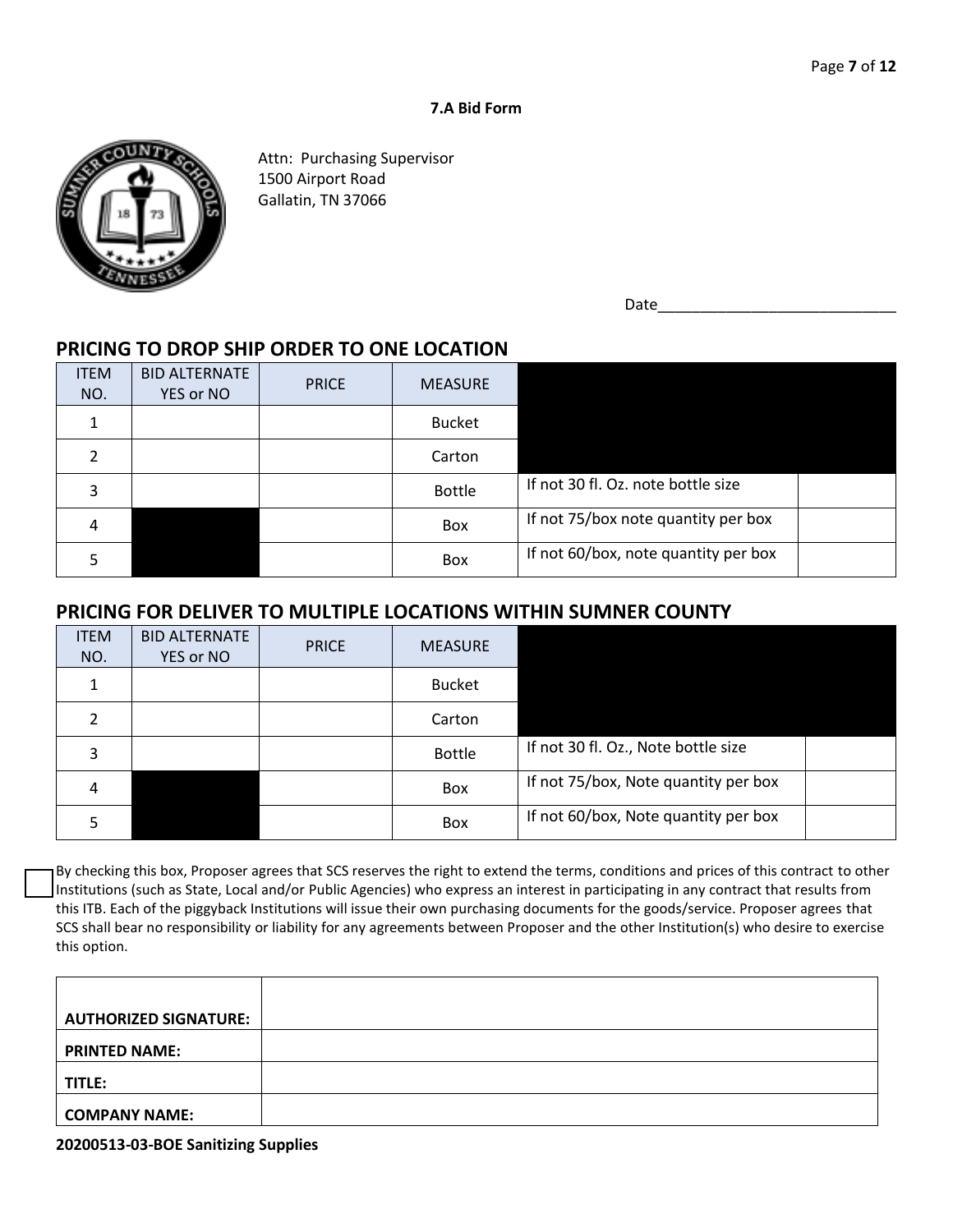#### **7.B IRS Form W9**

| Form | W-9 |                            |
|------|-----|----------------------------|
|      |     | (Rev. December 2014)       |
|      |     | Department of the Treasury |

#### **Request for Taxpayer Identification Number and Certification**

Give Form to the requester. Do not send to the IRS.

1 Name (as shown on your income tax return). Name is required on this line: do not leave this line blank

| οû<br>page                           | 2 Business name/disregarded entity name, if different from above                                                                                                                                                                                                                                                                                                                                                                                                                      |              |                                                                                                                                       |
|--------------------------------------|---------------------------------------------------------------------------------------------------------------------------------------------------------------------------------------------------------------------------------------------------------------------------------------------------------------------------------------------------------------------------------------------------------------------------------------------------------------------------------------|--------------|---------------------------------------------------------------------------------------------------------------------------------------|
| ã<br>Print or type<br>c Instructions | 3 Check appropriate box for federal tax classification; check only one of the following seven boxes:<br>C Corporation<br>S Corporation<br>Individual/sole proprietor or<br>$\mathbf{1}$<br>Partnership<br>single-member LLC                                                                                                                                                                                                                                                           | Trust/estate | 4 Exemptions (codes apply only to<br>certain entities, not individuals; see<br>instructions on page 3):<br>Exempt payee code (if any) |
|                                      | Limited liability company. Enter the tax classification (C=C corporation, S=S corporation, P=partnership) ▶                                                                                                                                                                                                                                                                                                                                                                           |              | Exemption from FATCA reporting                                                                                                        |
|                                      | Note. For a single-member LLC that is disregarded, do not check LLC; check the appropriate box in the line above for<br>the tax classification of the single-member owner.                                                                                                                                                                                                                                                                                                            |              | code (if anv)                                                                                                                         |
|                                      | Other (see instructions) ▶                                                                                                                                                                                                                                                                                                                                                                                                                                                            |              | (Applies to accounts maintained outside the U.S.)                                                                                     |
| Specific                             | 5 Address (number, street, and apt. or suite no.)                                                                                                                                                                                                                                                                                                                                                                                                                                     |              | Requester's name and address (optional)                                                                                               |
| See                                  | 6 City, state, and ZIP code                                                                                                                                                                                                                                                                                                                                                                                                                                                           |              |                                                                                                                                       |
|                                      | 7 List account number(s) here (optional)                                                                                                                                                                                                                                                                                                                                                                                                                                              |              |                                                                                                                                       |
| Part I                               | <b>Taxpayer Identification Number (TIN)</b>                                                                                                                                                                                                                                                                                                                                                                                                                                           |              |                                                                                                                                       |
|                                      | Enter your TIN in the appropriate box. The TIN provided must match the name given on line 1 to avoid<br>backup withholding. For individuals, this is generally your social security number (SSN). However, for a<br>resident alien, sole proprietor, or disregarded entity, see the Part I instructions on page 3. For other<br>entities, it is your employer identification number (EIN). If you do not have a number, see How to get a<br><b>THE R. P. LEWIS CO., LANSING MICH.</b> |              | Social security number<br>-<br>-                                                                                                      |

Note. If the account is in more than one name, see the instructions for line 1 and the chart on page 4 for guidelines on whose number to enter.

#### Certification Part II

Under penalties of perjury, I certify that:

- 1. The number shown on this form is my correct taxpayer identification number (or I am waiting for a number to be issued to me); and
- 2. I am not subject to backup withholding because: (a) I am exempt from backup withholding, or (b) I have not been notified by the Internal Revenue<br>Service (IRS) that I am subject to backup withholding as a result of a fai no longer subject to backup withholding; and
- 3. I am a U.S. citizen or other U.S. person (defined below); and

4. The FATCA code(s) entered on this form (if any) indicating that I am exempt from FATCA reporting is correct.

Certification instructions. You must cross out item 2 above if you have been notified by the IRS that you are currently subject to backup withholding because you have failed to report all interest and dividends on your tax return. For real estate transactions, item 2 does not apply. For mortgage interest paid, acquisition or abandonment of secured property, cancellation of debt, contributions to an individual retirement arrangement (IRA), and generally, payments other than interest and dividends, you are not requi

| Sign<br>Here | _____<br>Signature of<br>U.S. person ▶ | Date $\blacktriangleright$ |
|--------------|----------------------------------------|----------------------------|
|              |                                        |                            |

#### **General Instructions**

Section references are to the Internal Revenue Code unless otherwise noted. Future developments. Information about developments affecting Form W-9 (such as legislation enacted after we release it) is at www.irs.gov/fw9.

#### **Purpose of Form**

An individual or entity (Form W-9 requester) who is required to file an information<br>return with the IRS must obtain your correct taxpayer identification number (TIN)<br>which may be your social security number (SSN), individu returns include, but are not limited to, the following:

- · Form 1099-INT (interest earned or paid)
- . Form 1099-DIV (dividends, including those from stocks or mutual funds)

· Form 1099-MISC (various types of income, prizes, awards, or gross proceeds) . Form 1099-B (stock or mutual fund sales and certain other transactions by

brokers)

· Form 1099-S (proceeds from real estate transactions)

. Form 1099-K (merchant card and third party network transactions)

· Form 1098 (home mortgage interest), 1098-E (student loan interest), 1098-T (tuition)

**Employer identification number** 

- · Form 1099-C (canceled debt)
- · Form 1099-A (acquisition or abandonment of secured property)

Use Form W-9 only if you are a U.S. person (including a resident alien), to provide your correct TIN.

- If you do not return Form W-9 to the requester with a TIN, you might be subject<br>to backup withholding. See What is backup withholding? on page 2. By signing the filled-out form, you:
- 1. Certify that the TIN you are giving is correct (or you are waiting for a number to be issue
- 2. Certify that you are not subject to backup withholding, or

2. Claim exemption from backup withholding if you are a U.S. exempt payee. If applicable, you are also certifying that as a U.S. exempt payee. If applicable, you are also certifying that as a U.S. person, your allocable sh

4. Certify that FATCA code(s) entered on this form (if any) indicating that you are exempt from the FATCA reporting, is correct. See What is FATCA reporting? on page 2 for further information.

Cat. No. 10231X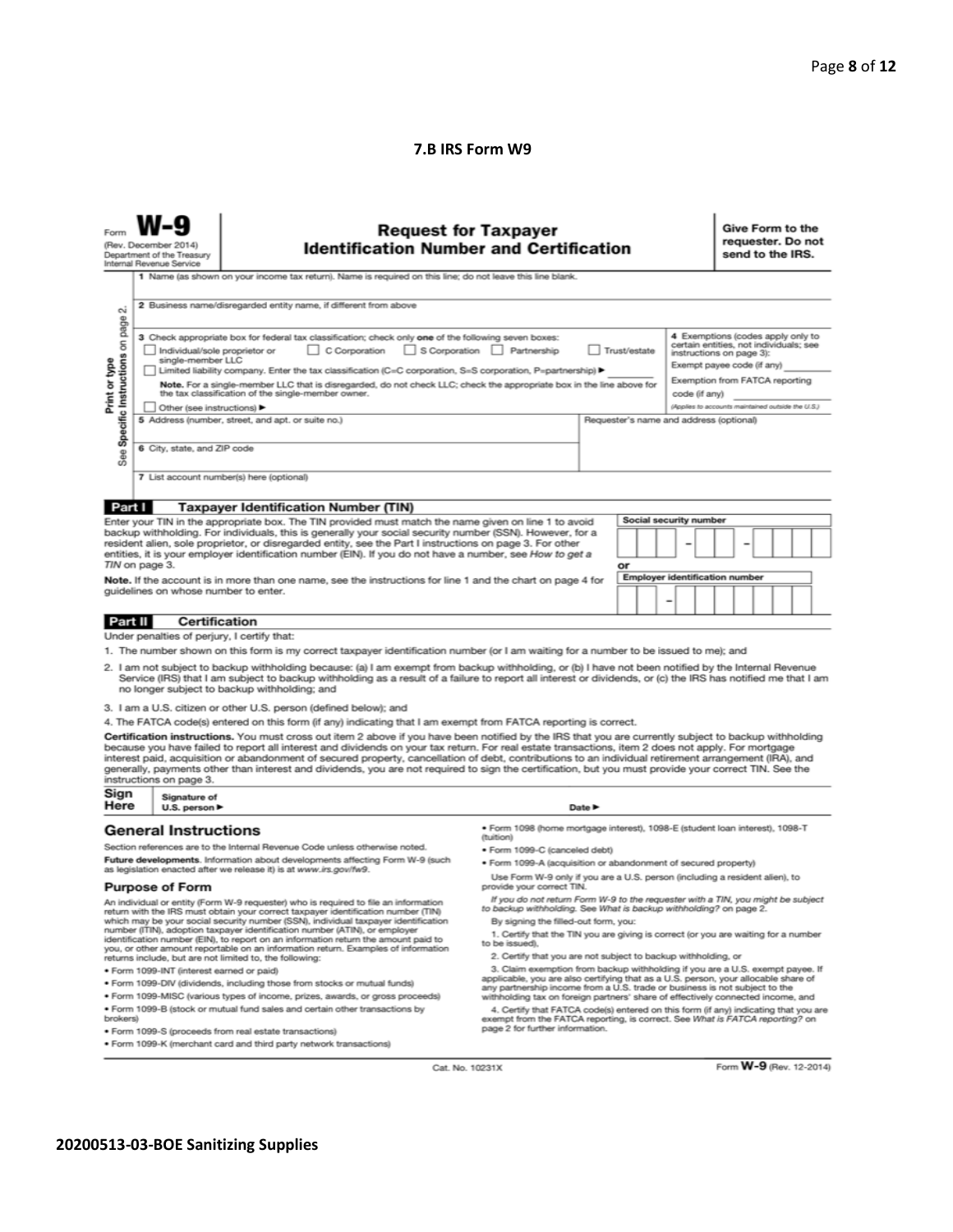#### **ATTACHMENT 7.C – Attestation Re Personnel**

# **ATTESTATION RE PERSONNEL USED IN CONTRACT PERFORMANCE**

| CONTRACTOR LEGAL ENTITY NAME:                                          |  |
|------------------------------------------------------------------------|--|
| FEDERAL EMPLOYER IDENTIFICATION NUMBER:<br>(or Social Security Number) |  |

**The Contractor, identified above, does hereby attest, certify, warrant and assure that the Contractor shall not knowingly utilize the services of an illegal immigrant in the performance of this Contract and shall not knowingly utilize the services of any subcontractor who will utilize the services of an illegal immigrant in the performance of this Contract, T.C.A. § 12-3-309.**

SIGNATURE & DATE:

*NOTICE: This attestation MUST be signed by an individual empowered to contractually bind the Contractor.*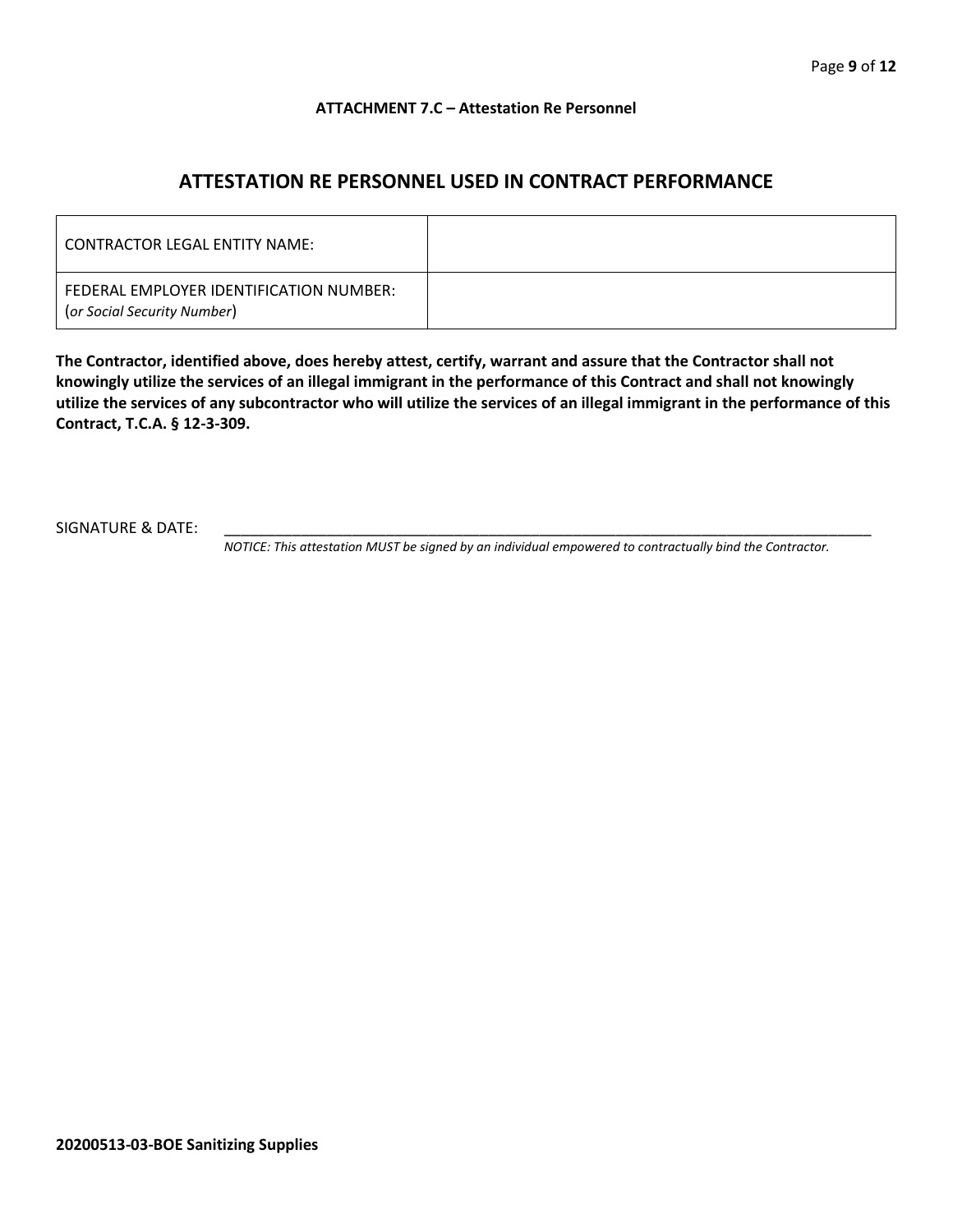#### **ATTACHMENT 7.D – Standard Terms & Conditions SUMNER COUNTY BOARD OF EDUCATION (SCS)**

#### **1. PREPARATION AND SUBMISSION OF BID.**

- **a.** Failure to examine any drawings**,** specifications, or instructions will be at the proposer's risk. Any deviation from the stated terms, conditions and specifications must be coordinated with and approved in writing by the SCS Purchasing Supervisor.
- **b.** RFP/ITB SUBMITTAL / SIGNATURE: Proposal shall give the full name and business address of the bidder. If the proposer is a corporation, the name shall be stated as it is in the corporate charter. Proposals must be signed in ink by the proposer's authorized agent. Unsigned proposals will be rejected. Proposals are to be sealed and the outside of the envelope is to reference the RFP/ITB number. The person signing the proposal must show their title, and if requested by the institution, must furnish satisfactory proof of his or her authority to bind his or her company in contract. Proposer understands that by submitting a proposal with an authorized signature, it shall constitute an offer to SCS. Proposals must be typewritten or in ink; otherwise they may not be considered. Purchase orders will be issued to the firm name appearing on the W9. Electronic submissions via email, fax, etc. shall not be accepted.
- **c.** SCS is not responsible for any costs incurred by any vendor pursuant to the RFP/ITB. The vendor shall be responsible for all costs incurred in connection with the preparation and submission of its proposal.
- **d.** All proposers must be in compliance with T.C.A. § 62-6-119 at the time of proposal submission and provide evidence of compliance with the applicable provisions of the chapter before such proposal may be considered.
- **e.** Proposals are to be received in the location designated in the RFP/ITB no later than the specified date and time. Late submissions will NOT be opened or considered.
- **f.** No erasures permitted. Errors may be crossed out and corrections printed in ink or typewritten adjacent to error and must be initialed in ink by person signing the proposal.
- **g.** Specifications: Reference to available specifications shall be sufficient to make the terms of the specifications binding on the proposer. The use of the name of a manufacturer, or any special brand or make in describing an item does not restrict the proposer to that manufacturer or specific article, unless specifically stated. Comparable products of other manufacturers will be considered if proof of compatibility is contained in the proposal. Proposers are required to notify SCSs Purchasing Supervisor whenever specifications/procedures are not perceived to be fair and open. The articles on which the proposal is submitted must be equal or superior to that specified. Informative and Descriptive Literature: The proposer must show brand or trade names of the articles proposed, when applicable. It shall be the responsibility of the proposer, including proposer's whose product is referenced, to furnish with the proposer such specifications, catalog pages, brochures or other data as will provide an adequate basis for determining the quality and functional capabilities of the product offered. Failure to provide this data may be considered valid justification for rejection of proposer.
- **h.** Samples: Samples of items when called for, must be furnished free of expense, and if not destroyed will, upon proposer's request within ten (10) days of RFP/ITB opening, be returned at the proposer's expense. Each sample must be labeled with the proposer's name, manufacturer's brand name and number, RFP/ITB number and item reference.
- **i.** Time of Performance: The number of calendar days in which delivery is to be made after receipt of order shall be stated in the RFP/ITB and may be a factor in making an award, price notwithstanding. If no delivery time is stated in the bid, bidder agrees that delivery is to be made within two weeks (10 business days) of order.
- **j.** Transportation and delivery charges should be included in the price and be fully prepaid by the vendor to the destination specified in the RFP/ITB. Proposal prices shall include delivery of all items F.O.B. destination.
- **k.** New materials and supplies must be delivered unless otherwise specifically stated in the RFP/ITB.
- **l.** Alternate/multiple bids will not be considered unless specifically called for in the RFP/ITB.
- **m.** Only proposals submitted on RFP/ITB forms furnished by SCS will be considered.
- **n.** By signing this RFP/ITB where indicated, the proposer agrees to strictly abide by all applicable local, state and federal statutes and regulations. The proposer further certifies that this proposer is made without collusion or fraud.
- **o.** Error in Proposal. In case of error in the extension of prices in the proposal, the unit price will govern. Late submissions will NOT be opened or considered. Proposers are cautioned to verify their proposals before submission, as amendments received after the RFP/ITB deadline will not be considered. No proposals shall be altered, amended or withdrawn after opening. After proposal opening, a proposer may withdraw a proposal only when there is obvious clerical error such as a misplaced decimal point, or when enforcement of the proposal would impose unconscionable hardship due to an error in the proposal resulting in a quotation substantially below the other proposals received. Proposal withdrawals will be considered only upon written request of the proposer.
- **2. OPEN RECORDS.** In order to comply with the provisions of the Tennessee Open Records Act, all proposals will be publicly opened and are subject to public inspection after the award upon written request. Proposers may be present at RFP/ITB opening. Summary information will be posted the SCS website, www.sumnerschools.org under the Invitation to Bid link.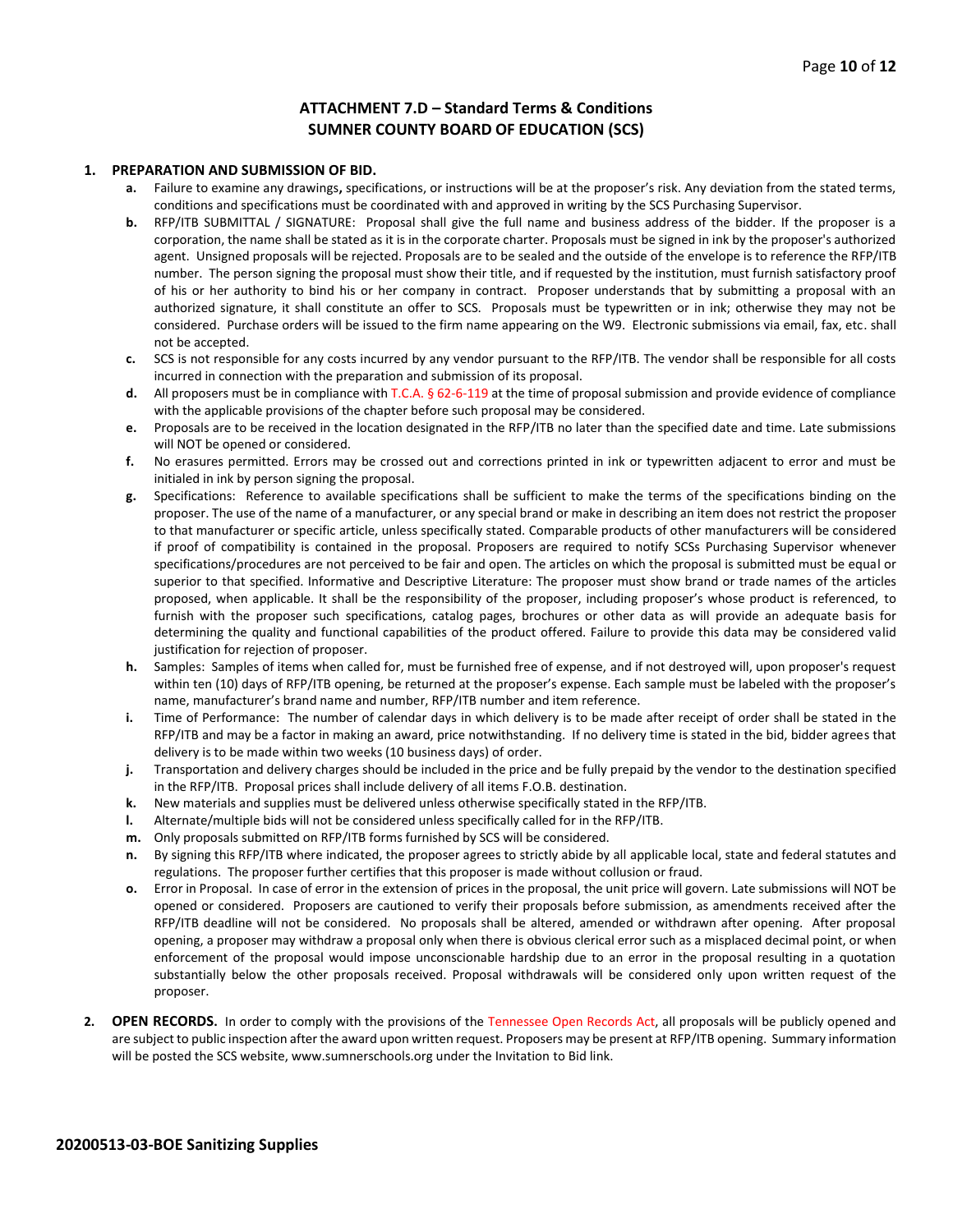- **3. ACCEPTANCE AND AWARD.** SCS reserves the right to reject any and all proposals and to waive any informality in proposals and, unless otherwise specified by the proposer to accept any item in the proposal. Action to reject all proposals shall be taken for unreasonably high prices, errors in the proposal documents, cessation of need, unavailability of funds, or any other reason approved by SCS.
	- **a.** Contracts and purchases will be made with the lowest, responsive, responsible, qualified proposer. The quality of the articles to be supplied, their conformity with the specifications, their suitability to the requirements of the Institution, cash discount offered, and the delivery terms will be taken into consideration.
	- **b.** Any deviation from these stated terms, specifications and conditions must be coordinated with and approved in writing by the Purchasing Supervisor.
	- **c.** Prices quoted on the response (if any) are to be considered firm and binding until the said equipment, supplies or services are in the possession of SCS.
	- **d.** SCS reserves the right to order more or less than the quantity listed in the proposal.
	- **e.** If a proposer fails to state a time within which a proposal must be accepted, it is understood and agreed that SCS shall have ninety (90) days to accept.
	- **f.** No purchase or contract is authorized or valid until the issuance of a SCS purchase order in accordance with SCS policy. No SCS employee is authorized to purchase equipment, supplies or services prior to the issuance of such a purchase order.
	- **g.** The contract may not be assigned without written SCS consent.
	- **h.** If the appropriate space is marked on the RFP/ITB, other Institutions (such as State, Local and/or Public Agencies) may purchase off the contract during the same period as SCS.
	- **i.** The awarded proposer will be required to post a performance and payment bond in the amount of 25% of the contract price if it exceeds \$100,000 as stated by T.C.A. §12-4-201.
	- **j.** If the project cost is in excess of \$25,000 a performance bond must be secured by the requesting part in an amount equal to the market improvement value.
	- **k.** By submission of this bid and signature thereof, the Bidder acknowledges compliance with the provisions of Public Chapter No. 587 / Senate Bill No. 2048 (Employee Background Check). The Bidder further agrees to submit a formal certification thereof prior to commencing work.
- **4. PAYMENT**. Payment terms must be specified in the proposal, including any discounts for early payment. Partial payments will not be approved unless justification for such payment can be shown. Terms will be NET 30 days. Payment will not be made until the conditions and specifications of the RFP/ITB are inspected and approved as conforming by persons appointed by SCS.
- **5. DEFAULT OF SELECTED VENDOR.** In case of vendor default, SCS may procure the articles or services from other sources and hold the defaulting vendor responsible for any resulting cost. If the awarded vendor violates any terms of their response, the contract, SCS policy or any law, they may be disqualified from proposing for a period of two years for minor violations or longer for major violations. Proposals from disqualified proposers will not be accepted during the period of disqualification.
- **6. INSPECTION OF PURCHASES.** Articles received which are not equivalent will not be accepted and will be picked up by the vendor or returned to vendor, shipping charges collect. SCS shall have a reasonable period in which to inspect and accept or reject materials without liability. If necessity requires SCS to use nonconforming materials, an appropriate reduction in payment may be made.
- **7. TAXES.** SCS is tax exempt; do not include taxes in quotation. Vendors making improvements or additions to or performing repair work on real property for SCS are liable for any applicable sales or use tax on tangible personal property used in connection with the contract or furnished to vendors by the state for use under the contract.
- **8. NONDISCRIMINATION.** SCS is an equal opportunity employer. SCS and bidder agree to comply with Titles VI and VII of the Civil Rights Act of 1964, Title IX of the Education Amendments of 1972, Section 504 of the Rehabilitation Act of 1973, Executive Order 11,246, the Americans with Disabilities Act of 1990, if applicable, and the related regulations to each. Each party assures that it will not discriminate against any individual including, but not limited to employees or applicants for employment and/or students, because of race, religion, creed, color, sex, age, disability, veteran status or national origin. In the event that any claims should arise with regards to violations of any such local, state or federal law, statues, rule or regulations, the vendor will indemnify and hold SCS harmless for any damages, including court costs or attorney fees, which might be incurred.
- **9. PROHIBITIONS/NO VENDOR CONTRACT FORM.** Acceptance of gifts from vendors is prohibited. T.C.A. §12-4-106. The contract documents for purchase under this RFP/ITB shall consist of the successful proposer's bid and SCSs purchase order. The proposer may request exceptions to terms and conditions and/or request SCS to accept other terms and conditions by means of subsequent documents such as invoices, warranty agreements, license agreements, etc. All subsequent documents shall be open to revision for impermissible language. SCS reserves the right to render the proposal unresponsive and subject the proposal to rejection if successful terms cannot be negotiated.